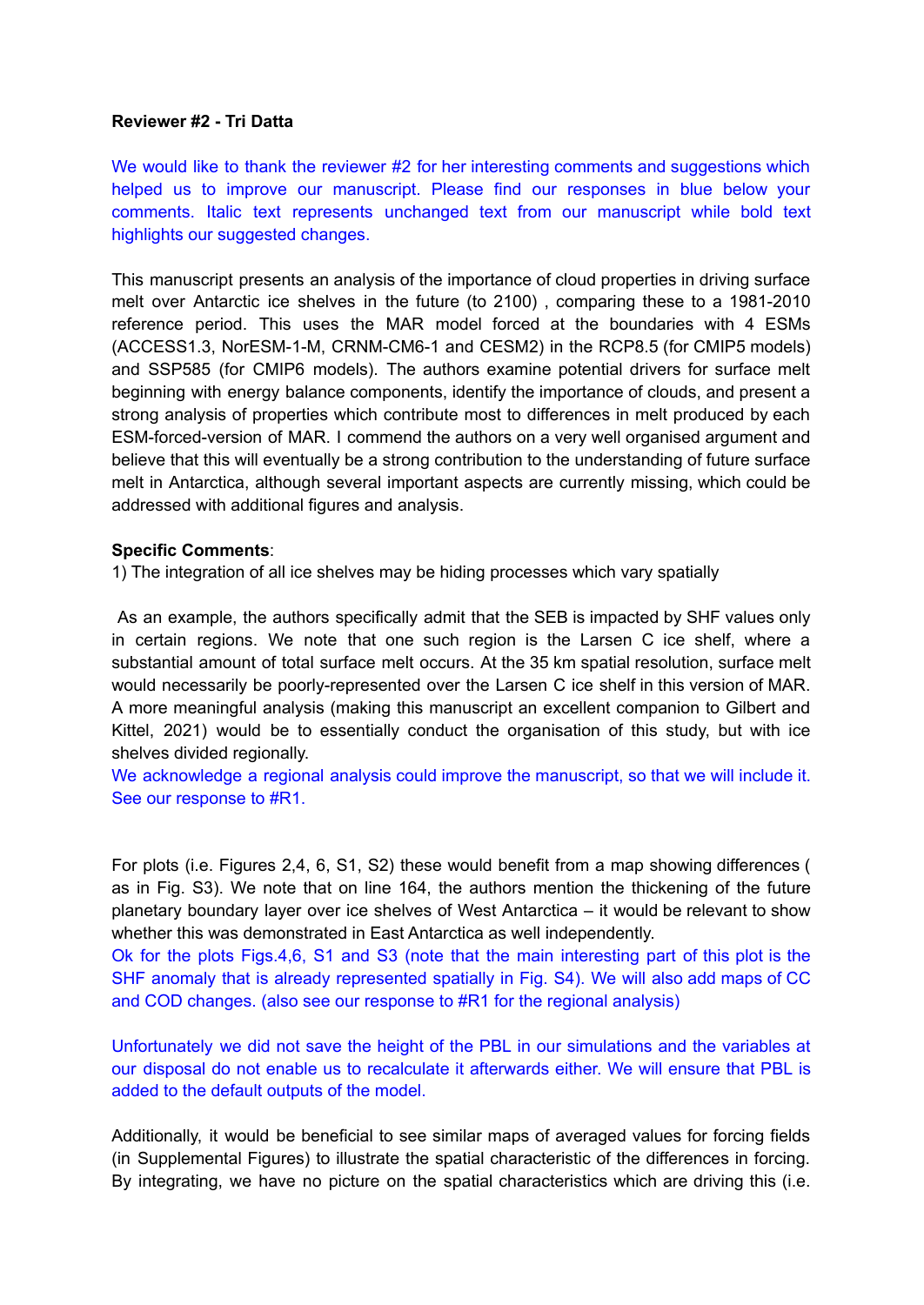are the differences in moisture at lower altitudes vs higher altitudes dominant in West Antarctica but not East Antarctica)

See our response to #R1. We will add those maps in Supplement.

#### 2) A more rigorous account of changes in albedo

The differences in albedo are mentioned briefly, but this seems to be a major driver in the overall differences shown, and there is no discussion about how this is impacted by snowfall events. While I think that a thorough examination of precipitation trends is outside the scope of this manuscript, an analysis of albedo differences (in a map) as well as snowfall differences (in a map) would strengthen the manuscript significantly.

We also think that a thorough examination of precipitation is outside the scope of this manuscript, especially since it was already presented in Kittel et al., 2021. Snowfall and rainfall differences are discussed in their section 4.1.2 (including maps and tables). However, we acknowledge that a map with albedo differences will contribute to improve our manuscript and will therefore be added (as well as a map with rainfall changes as it was not included in Kittel et al., 2021).

About the role of snowfall on albedo, it was not originally discussed as Shortwave Net contribution is relatively close for a same warming rate suggesting that the effect of the surface albedo decrease is compensated by the "parasol" effect of clouds (also stronger in the experiment where the surface albedo decrease the most, ie MAR forced by CNRM-CM6-1). The regional analysis sheds light on discrepancies in the SWN contributions so that we will discuss the albedo differences where it matters. See our response to #R1 where we also discuss the influence of rainfall on the surface albedo.

3) A greater discussion of biases in cloud properties that are present in historical runs of MAR

To my knowledge, none of the evaluations of MAR present a comparison of biases in cloud properties (as compared to observations, i.e. CALIPSO). If I've missed something, a reference and a short discussion would be relevant. If not, then some level of validation of MAR's representation of cloud properties in the historical record would be directly germaine to this study.

See our response to #R1 (and suggested modifications of our manuscript accordingly).

## **Technical Corrections:**

L 42: I could not find the reference to lower future melt changes in ESMs in Kittel et al., 2021. Could the authors clarify (identify a figure/section)?

This is notably highlighted in their Figure S13b where MAR simulations always suggest a stronger decrease in SMB than ESM simulations. This is certainly an extrapolation but that seems reasonable since SMB over the ice shelves will be dominated by runoff (due to melt) changes. We will however remove the sentence as we suggest to modify the introduction to better emphasise the aim of our study (understand why there are large melt differences even of the same warming rate). See our answer to #R1.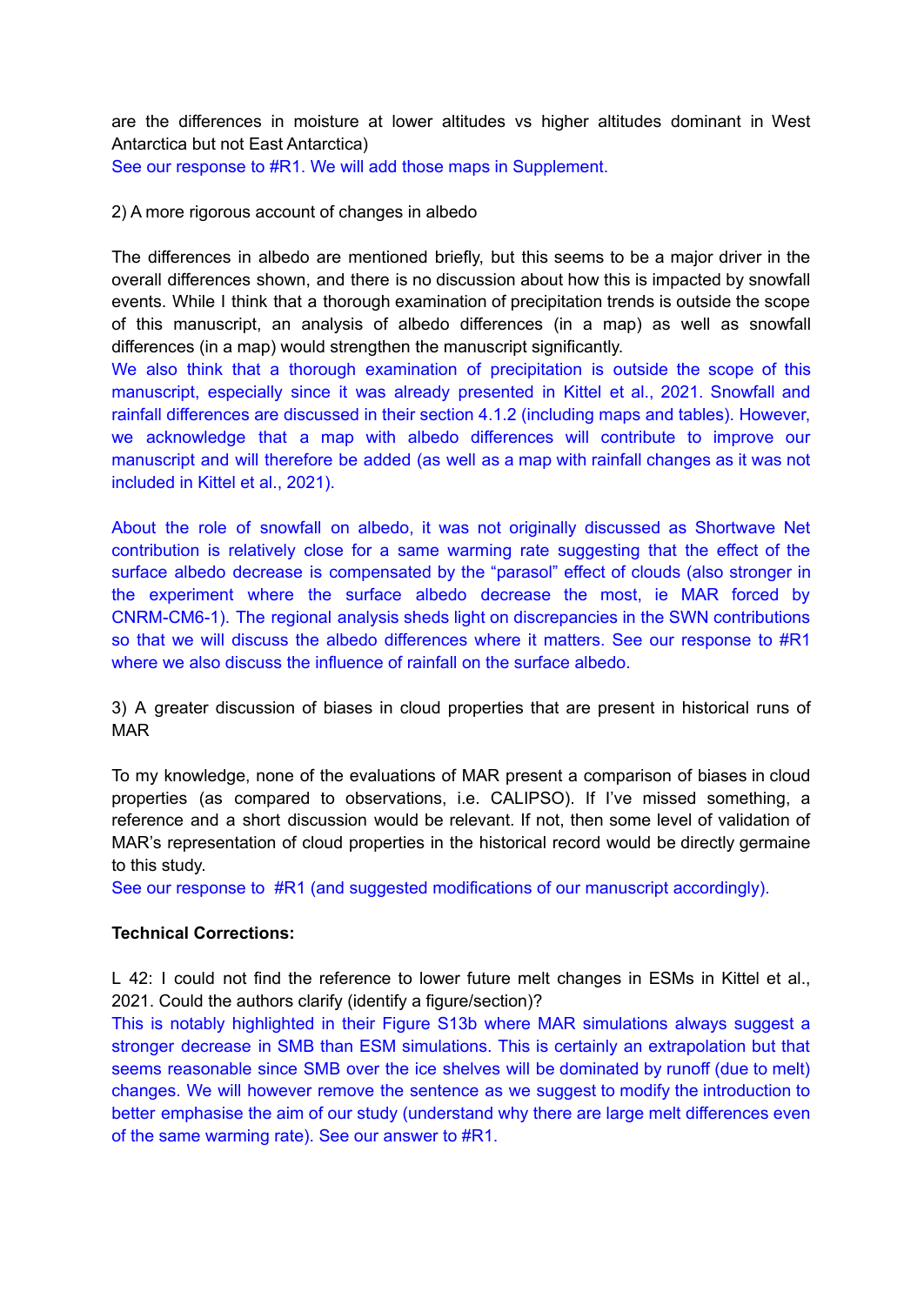L 61: Use of the word "correct" twice in proximity. Additionally. I would suggest, "presents well" as opposed to "correctly". Additionally, Kittel et al., 2021 refers to future runs, rather than an evaluation of a historical run. Perhaps referencing Agosta et al., 2019 would be more accurate.

An evaluation of MARv3.11 forced by ERA5 against weather station data is well available in Kittel et al. (2021) (while this kind of evaluation was not done in Agosta et al., 2019), see Section 2.1.2 and Supplementary Section S1 in Kittel et al. (2021). See also comment to reviewer 1 where we modified the sentence (avoiding using correct twice in proximity, thanks).

L 64: "difficult to assess". This is a good way to declare this complexity without making dishonest claims. Thanks for that. Thank you for noticing.

L 110: Make clearer exactly how these melt projections used climate models. We suggest to change:

*Most of the projections of the Antarctic melt have been performed in the frame of the 5th phase of the Coupled Intercomparison Project (CMIP5) \citep[e.g.,][]{Trusel2015}, while more recent climate models from CMIP6 now project stronger warmings at both local (Antarctic) and global scales.*

to

*Most of the projections of the Antarctic melt have been based on direct outputs of models \citep[e.g.,][]{Seroussi2020} from the 5th phase of the Coupled Intercomparison Project (CMIP5), or derived from them using statistical regression \citep[e.g.,][]{Trusel2015}, while more recent climate models from CMIP6 now project stronger warmings at both local (Antarctic) and global scale*s.

L 171: Awkward sentence. Suggestion: "This could be explained by accounting for the ECS capturing the greater warming over the Antarctic region simulated by CNRM-CM6-1 (+8.5°C vs 7.7°C for CESM2 in 2100 compared to 1981-2010). Thanks for the suggestion, we will change accordingly.

L 173: replace "this ESM" with "CRNM-CM6-1" for clarity Changed, thanks.

L 176: relatively – (remove dash) **Corrected** 

L 182: "suggests a low influence on LWD". Clarify the discrepancy by comparing the quantity

The sentence was unclear, there is no difference in LWD due to GHG as it can be considered as an supplementary effect that is equivalent between our simulations. We propose to remove this part of the sentence.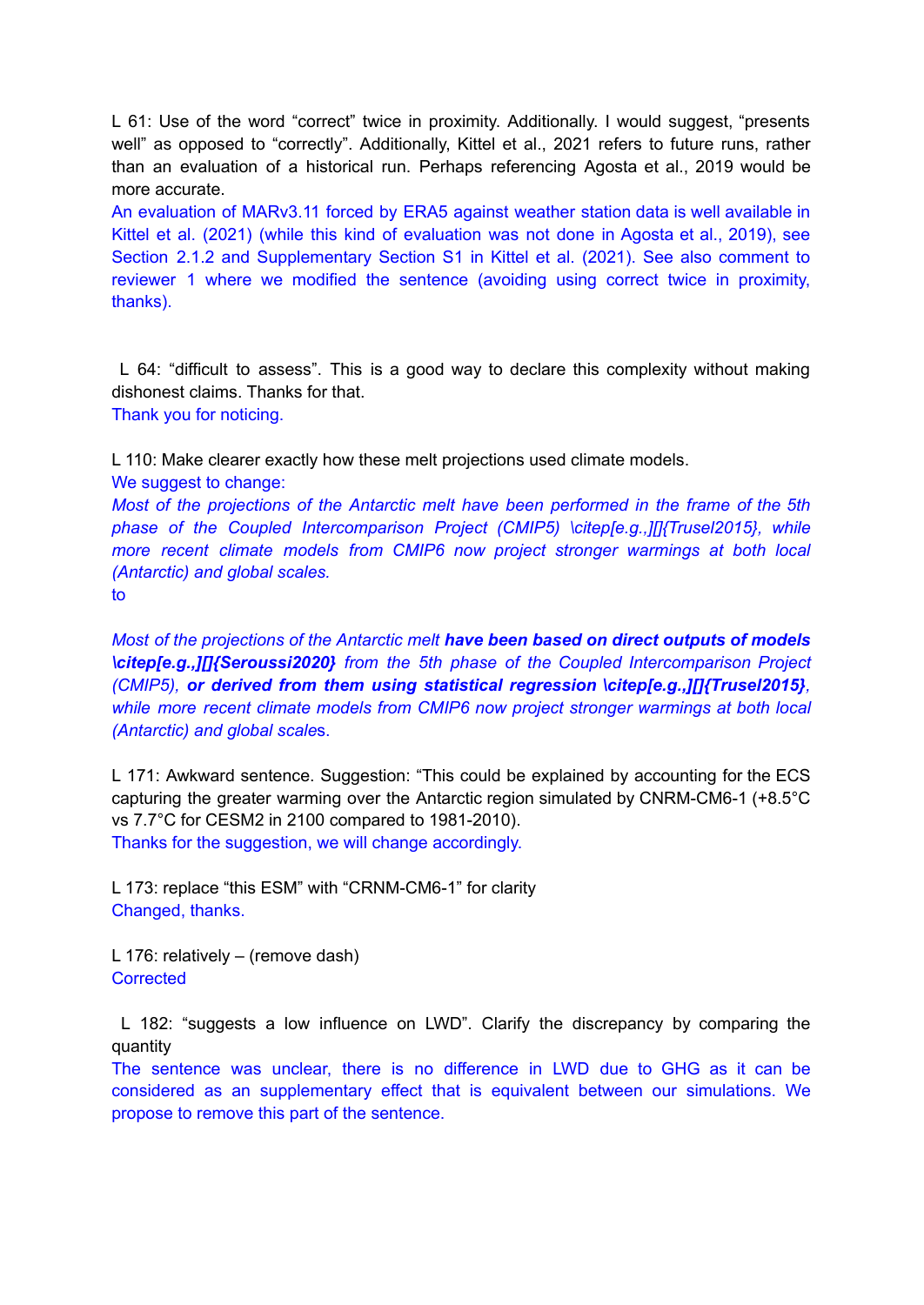L 206: "southern" == "austral" Changed.

L 210: Why are clear and cloud sky conditions treated separately? Could you clarify the reason or separate the analysis accordingly?

They are not treated separately. We mean that the COD as computed in MAR could then increase for three reasons: optically thicker clouds (but same occurrence), more clouds (but unchanged cloud composition), or a combination of both. Figure 2 indeed reveals a COD increase in MAR forced by CNRM-CM6-1 as CC increases, but it also shows that a same increase in CC in MAR forced by CESM2 leads to a higher increase in COD.

L 220: Could you demonstrate the saturation of LWD for large COD increases in supplemental?

Following your request, we extended the relations expressed in Fig. 3 for large COD increases. Since the relation is expressed with an exponential function, we computed the values given L220 by assuming a minimal variation of LWD for a COD change using a very arbitrary way. We tried to improve the computation by fixing the variation of LWD threshold to 0.1% associated with a change in the COD anomaly of 0.01. This gave a correct detection of the COD anomaly associated with negligible change in LWD (ie, where LWD anomaly could be considered to stop increasing) for at least the CESM2 and NorESM1-M experiments (Fig R13), and a satisfactory one for the other experiments.



Fig. R13: Relation between LWD summer anomalies and COD summer anomalies. Summer longwave downwelling radiation (W m−2 ) versus mean cloud optical depth anomalies during summer (-) projected by MAR driven by ACCESS1.3 (a), CESM2 (b), CNRM-CM6- 1 (c), and NorESM1-M (d) compared to the summer reference period (1981–2010). The exponential regression as well as corresponding determination coefficient (R2 , p «0.01) is indicated for each experiment. A 5-year running mean has been applied on the anomalies. The vertical dashed line represents the COD anomaly where LWD anomaly could be considered to stop increasing.

However, these values (+1.07 for ACCESS1.3, +0.63 for CESM2, +1.19 for CNRM-CM6-1, and +0.49 for NorESM1-M) are based on the strong extrapolation of an exponential function that is likely very uncertain (difficult to fit) and still using an arbitrary methodology. Given all of that, we suggest to replace L221-L226 :